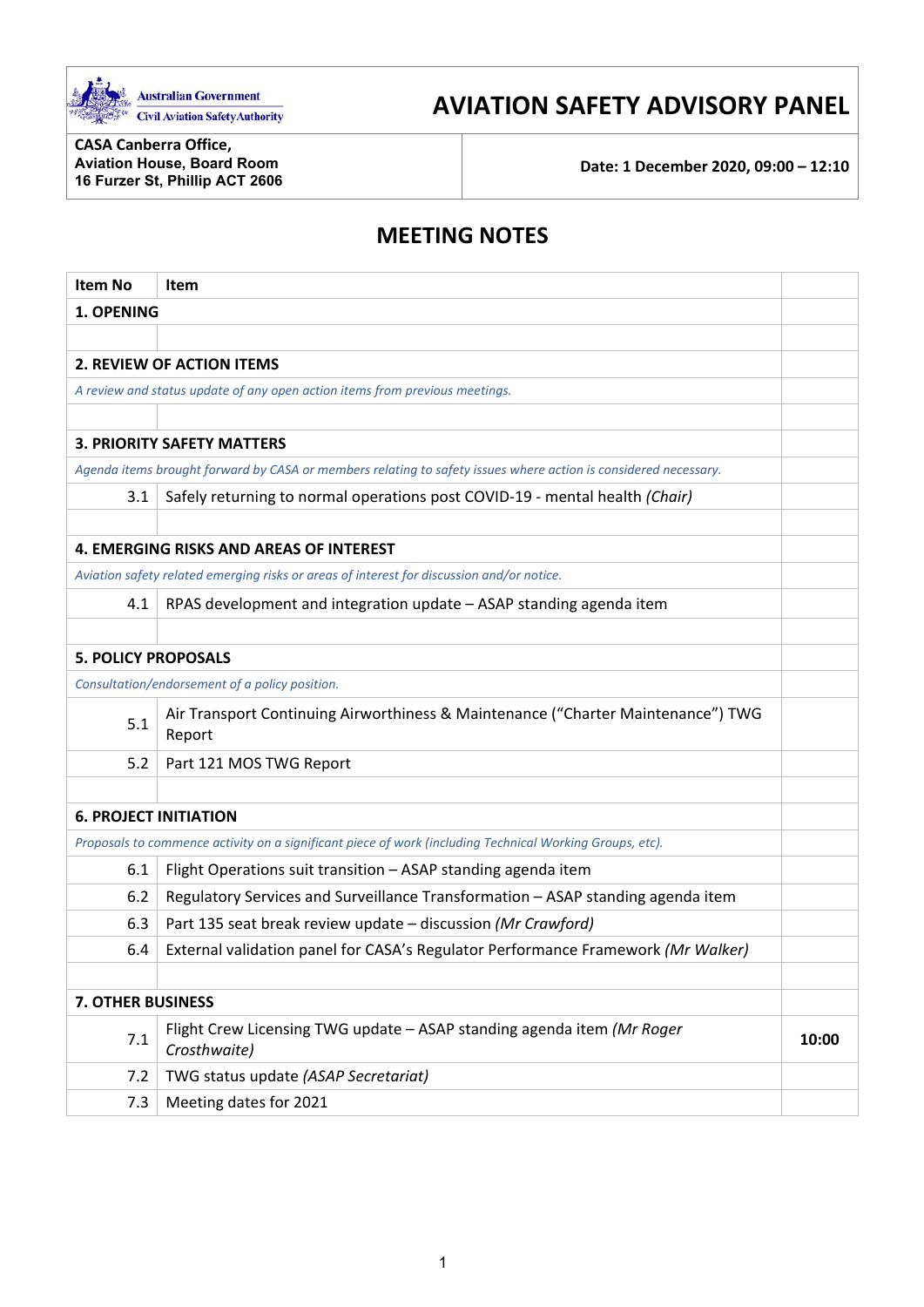# **1. OPENING**

The Chair welcomed all Aviation Safety Advisory Panel (ASAP) members to the fourth and final meeting of the Panel for 2020.

In opening remarks, Mr Walker briefed the Panel on a Flight Examiner Rating (FER) review being conducted internally by CASA which was requested by Mr Carmody. The intention is for this review to complement some of the work produced by the Flight Crew Licensing Technical Working Group (TWG). Mr Walker advised that the outcomes of the review will be shared with the ASAP and the intention is to establish the sub-set of the Flight Crew Licensing TWG to look at the FER in 2021 (see Action Item 2020-3/3)**.**

The Chair advised the Panel of frustration felt by the Flight Crew Licensing TWG members about a lack of updates on the resolution of the issues they identified in their meetings. The Panel requested that the outcomes of the internal review be shared with the TWG.

Mr Walker informed the Panel that CASA's intention is not to extend COVID-19 related exemptions past 31 March 2021 as this is a fair and reasonable timeframe with operators returning to normal operations. He also noted that industry can approach CASA to inform them of examples where they may still require an exemption. Mr Crawford emphasised that the exemptions are specific in nature in that operators can only use them if they are truly unable to access the relevant services such as flight simulators, DAMEs or flight examiners.

In respect of CASA operations, the Panel were advised that most staff around the country have returned to work, except for Melbourne who are following Victorian Government restrictions on office capacity.

The Minutes of the previous meeting were approved by the Panel.

## **2. REVIEW OF ACTION ITEMS**

Action Items from the previous meeting were reviewed and are recorded at **Attachment 1** and, where appropriate, below.

## **2017-2/2 – In progress.**

Mr Crawford informed members that CASA had not progressed a blanket approval of foreign flight simulators based on these already having a recognised state approval. CASA is focused on COVID-19 related activities, including expediting the approval of the E170/E190 simulator at Narita in Japan to support Australian Regular Public Transport (RPT) operators. CASA has also reached out to the Australian business jet community regarding the foreign flight simulators that will need to be accessed to support their ongoing requirements beyond 31 March 2021. The ASAP is to maintain a watching brief.

## **2018-1/1 – In progress.**

The Chair raised ICAO's industry outlook that there will still be a shortage of skilled aviation personnel post COVID-19. There is anecdotal evidence of COVID prompting decisions on early retirement for many individuals. In light of the uncertainty and number of variables, ASAP will keep a watching brief.

## **2019-1/5 – In progress.**

Mr Walker advised that there had been no further developments with ASQA and will attempt to reengage in 2021. He informed the Panel that the General Aviation Advisory Network (GAAN) had also discussed the issues surrounding ASQA and VET FEE-HELP.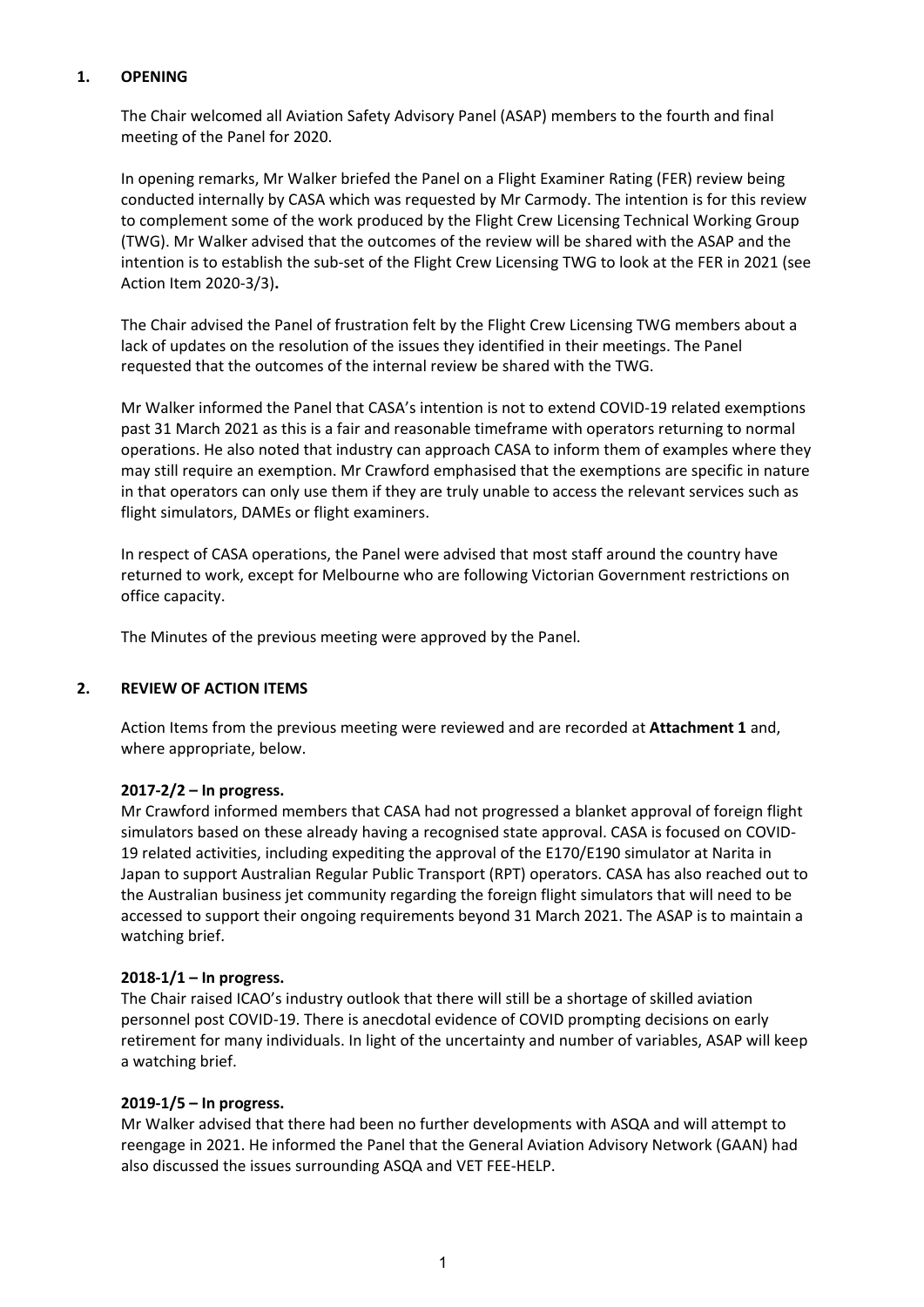# **2020-2/1 – In-progress.**

Mr Crawford advised there had been no progress in reviewing solutions to the issue of congestion of IFR training flights but noted that CASA is open to the use of technology as a potential solution. The Chair commented that CASA expressed its in-principle support of the use of simulators and enquired if CASA would be open to acceptable means of compliance provided by flying training schools. There was general agreement that this was an appropriate pathway for consideration by CASA.

# **2020-3/1 – In-progress.**

Mr Crawford briefed the Panel that developing a strategic framework for airspace and Unmanned Traffic Management (UTM) related activities was an on-going process and CASA had recommended to the Department of Infrastructure, Transport, Regional Development and Communications (DITRDC) that they engage the RPAS and traditional aviation community members early in the consultations. It was noted from the Panel that there seemed to be more urgency on the matter than the previous meeting, for while Australia may not require its own system, it is important to have these discussions. Mr Simon Moore (DITRDC) advised that the Aviation Policy Issues Paper on National Emerging Aviation Technologies (NEAT) had undergone industry consultation. The Panel requested an out of session briefing paper from CASA on its work to develop an Australian strategic plan/framework for airspace and UTM and a briefing session at the next ASAP meeting for questions.

# **2020-3/2 – Closed.**

Mr Crawford confirmed that there will be training available for industry on the new flight operations regulations in the first half in 2021. The Panel discussed the benefits of beginning regulatory development discussions on the safety outcome being achieved prior to legislation development. Mr Crawford added that CASA intends to approach the ASAP to propose establishing TWGs to review the critical guidance material for these regulations.

# **2020-3/3 – In-progress.**

Once the recommendations from the internal CASA FER review have been considered, CASA intends to meet with a sub-set of the Flight Crew Licensing TWG in early 2021 to discuss and progress the proposed improvements.

# **3. PRIORITY SAFETY MATTERS**

## **3.1 Safely returning to operations post COVID-19 – mental health of safety-sensitive personnel**

The Chair asked the Panel to consider the potential for COVID-19 related matters to affect the mental health of pilots and other safety-sensitive personnel and if there was any role of CASA. Larger airlines have established peer-support systems but there is no similar system in general aviation. The Chair also expressed concern about an increase in surveillance on supervisory pilots and flight crew already flagged by CASA. A Panel member advised that risk controls within some organisations were already in place as pilots and other personnel return to work but acknowledged that there may be gaps in other organisations, though there is specific guidance and training on how to approach return to service in a useful way.

Mr Crawford confirmed that the inspectorate will be empathetic in their interactions with operators and their staff, with the surveillance emphasis being on how operators are managing safety risk as they return large numbers of flight crew to active service. In the case of witnessing flight crew in simulators, CASA's interest is what safety risks are being identified and targeted, the effectiveness of proposed mitigations and the learnings being captured rather than the performance of an individual flight crew member.

A Panel member commented that organisations should have their processes in place to manage these matters, which would be captured in their Safety Management System (SMS) and this is the area of focus CASA should be inspecting. Mr Crawford agreed and confirmed that was essentially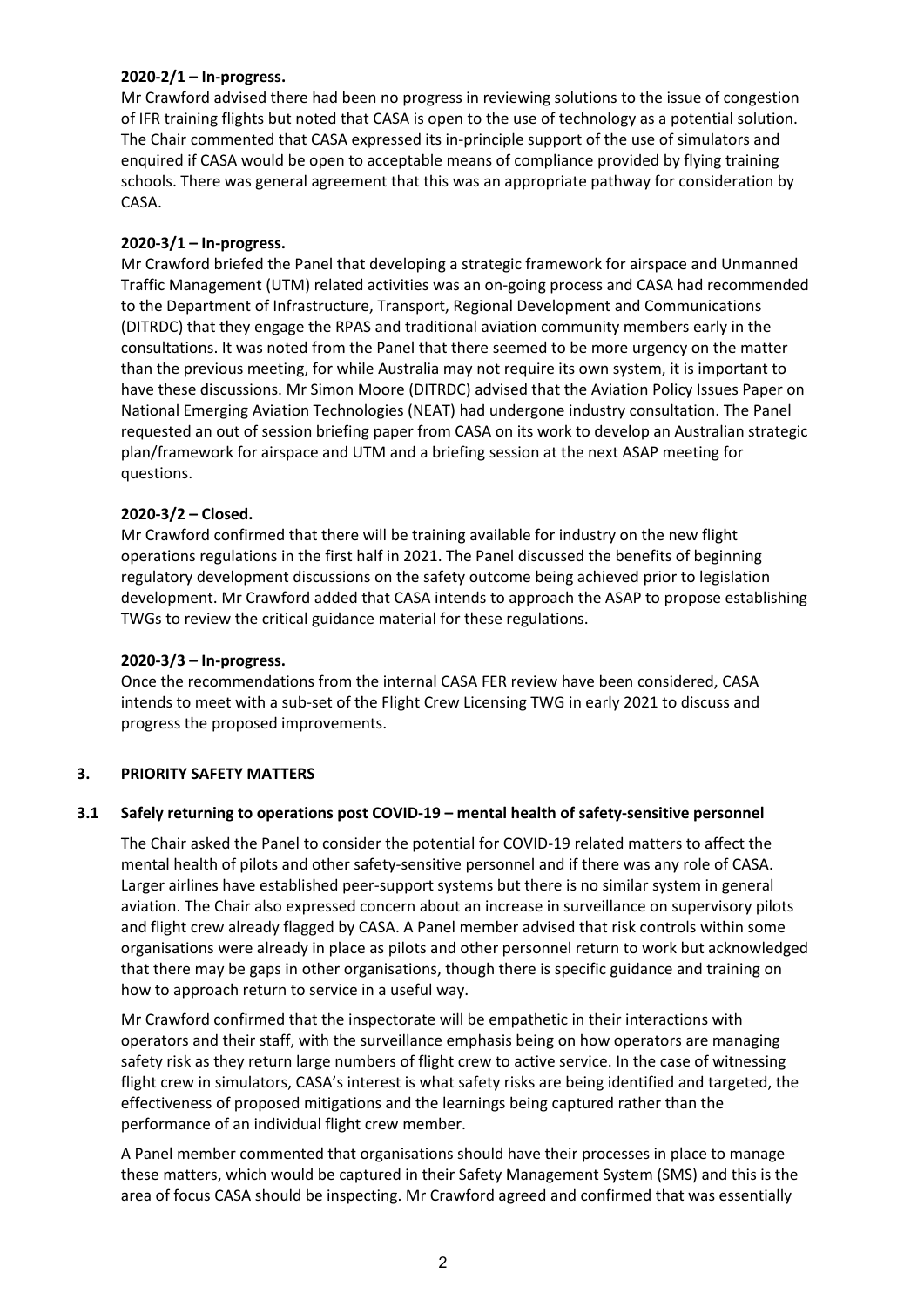the approach being taken.

Another Panel member discussed the ways to reduce the unnecessary pressure involved with surveillance on operators and suggested CASA and industry conduct an awareness campaign focused on destigmatising mental health. Other members supported surveillance taking on a system approach as opposed to on an individual and raised concerns that the current messaging from CASA on surveillance could be misinterpreted by industry as a focus on individuals. CASA's communications on the intended surveillance activity should be very clearly focused on inspecting the integrity of an operator's system and not inspection on individuals. Mr Crawford agreed and reiterated that CASA officers would be sensitive to concerns expressed when they conduct their surveillance activities.

The Chair noted that the general aviation sector and particularly the flight training sector was becoming busier and flight examiners' workload was likely to increase significantly in the run up to 31 March 2021, when the COVID-19 exemptions expired. Smaller operators were less likely to have the sophistication to appropriately manage the associated risks. Flight examiners would also be dealing with a large number of individuals returning to flying who do not work for an operator.

A Panel member noted that some sectors of the industry either maintained or saw an increase in activity during COVID-19, and many are CAR 30 organisation which are not required to have safety elements such as SMS and human factors training. An emphasis on a systems approach for large operators was supported but there is still high risk in some general aviation organisations that do not have those types of systems in place. Another member enquired as to how CASA and the industry were reaching out to the smaller organisations and suggested the sharing of learnings from larger organisations and a more proactive promotion and campaign that targets the smaller organisations. A third member suggested online educational and awareness materials or campaigns which could be targeted to specific sectors of the industry.

| Action /<br><b>Recommendation</b> | The ASAP:                                                                                                                                                           |
|-----------------------------------|---------------------------------------------------------------------------------------------------------------------------------------------------------------------|
|                                   | Recommends that a watching brief is kept on the post-COVID return to work<br>processes for safety sensitive personnel, particularly in respect of mental<br>health. |

## **4. EMERGING RISKS AND AREAS OF INTEREST**

## **4.1 RPAS development and integration update**

A Panel member advised that the strategic risks that were discussed at the previous ASAP meeting had not changed and noted that the biggest concern is ensuring the alignment of the many parallel activities currently being conducted in the policy area. He added that there is opportunity for the ASAP to contemplate how industry and CASA approach setting a regulatory framework in the sector. It was suggested TWGs would be able to assist and support CASA in a strategic manner in order to commence developing the detailed policy position. The initial tasks could be to lay out the strategic roadmap of the areas and issues to review, and to then suggest the issues that should be prioritised as the areas of focus.

A Panel member commented on the need to consider the linking of OneSky with the matters relating to UTM as it is important to determine how it will all strategically fit together. The first member stated that the opportunity with the RPAS sector is being able to review risk holistically, considering all the pillars that control safety (e.g. medical, airworthiness standards). The important aspect is to look at these areas together rather than in individual silos because of the need to determine the bigger strategic picture. Another Panel member noted that industry is becoming increasingly concerned that not enough attention is being given to seriousness of the issues outlined.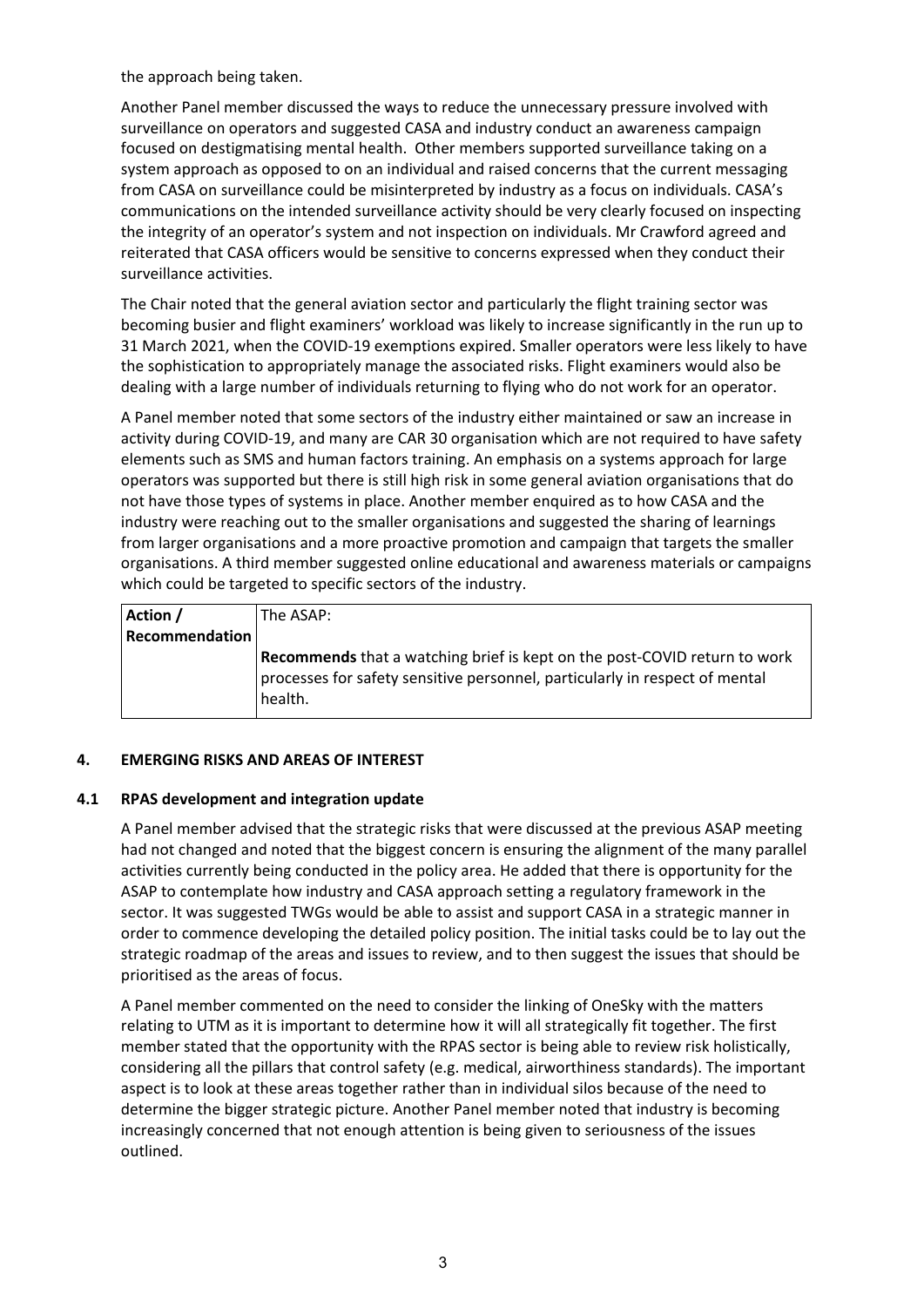The Panel agreed with the concerns raised in the discussion and will provide advice to the DAS that the strategic regulatory framework for UTM and broader policy areas in the RPAS sector require urgent attention.

| Action /              | The ASAP: l                                                            |
|-----------------------|------------------------------------------------------------------------|
| <b>Recommendation</b> |                                                                        |
|                       | Recommends that the strategic regulatory framework for UTM and broader |
|                       | policy areas in the RPAS sector require urgent attention.              |

# **5. POLICY PROPOSALS**

# **5.1 Air Transport Continuing Airworthiness & Maintenance ("Charter Maintenance") TWG Report**

The Panel reviewed the report provided by the Charter Maintenance TWG. Mr Crawford explained that some members of the aviation community had expressed a view to CASA and the ASAP that the maintenance standards for charter operations should be different to the CASR Part 145 and 42 requirements for RPT. He added that the first role of the TWG was to commence discussions on a policy level to look at the outcomes of the maintenance standards. Mr Crawford also noted the primary topic of contention raised by the TWG was the matter of where the policies will be drafted in legislation. The Chair noted the concerns raised by the TWG in their report regarding CASA's ability to develop and apply scalable regulation. A Panel member advised that during the discussions on a scalable Part 145, there were concerns of industry that maintenance organisations would be expected to have the highest level of standard, but this is not the case. He added that industry was advised that CAR 30 organisations would eventually transition into the Civil Aviation Safety Regulations (CASRs).

The ASAP noted the content and concerns of the TWG, and that CASA had not decided on the matter of where the policies will be drafted. A Panel member commented on the concerns raised by many CAR 30 organisations and suggested CASA provide more information and clarity on the proposals. He also stated that some maintenance organisations who have transitioned to Part 145 expressed concerns that they believe they may end up competing with organisations that become an "enhanced" CAR 30 standard under the proposed policies. The Panel recommended that CASA engage with the Regional Aviation Association of Australia regrading the decision made and of the significance and impacts of the proposed policies.

The ASAP supported the TWG's recommendation, with CASA to progress the development of the proposed policies.

| Action /              | The ASAP:                                                                                                                                                                                                       |
|-----------------------|-----------------------------------------------------------------------------------------------------------------------------------------------------------------------------------------------------------------|
| <b>Recommendation</b> |                                                                                                                                                                                                                 |
|                       | Supports the Charter Maintenance TWG's recommendation and therefore<br>supports CASA to progress in developing the proposed policies for air<br>transport continuing airworthiness and maintenance regulations. |

## **5.2 Part 121 MOS TWG Report**

The Panel reviewed the report provided by the Part 121 Manual of Standards (MOS) TWG. The Panel discussed the TWG's request to remain engaged during the development of guidance material and acceptable means of compliance. As part of the ASAP's advice, a request will be made for CASA to commit to continuing their engagement with industry, through the ASAP, throughout the implementation period. Mr Crawford confirmed that was CASA's intention and referenced the response to Action Item 2020-3/2. The ASAP supported the TWG's recommendation with CASA to proceed in making the Part 121 MOS.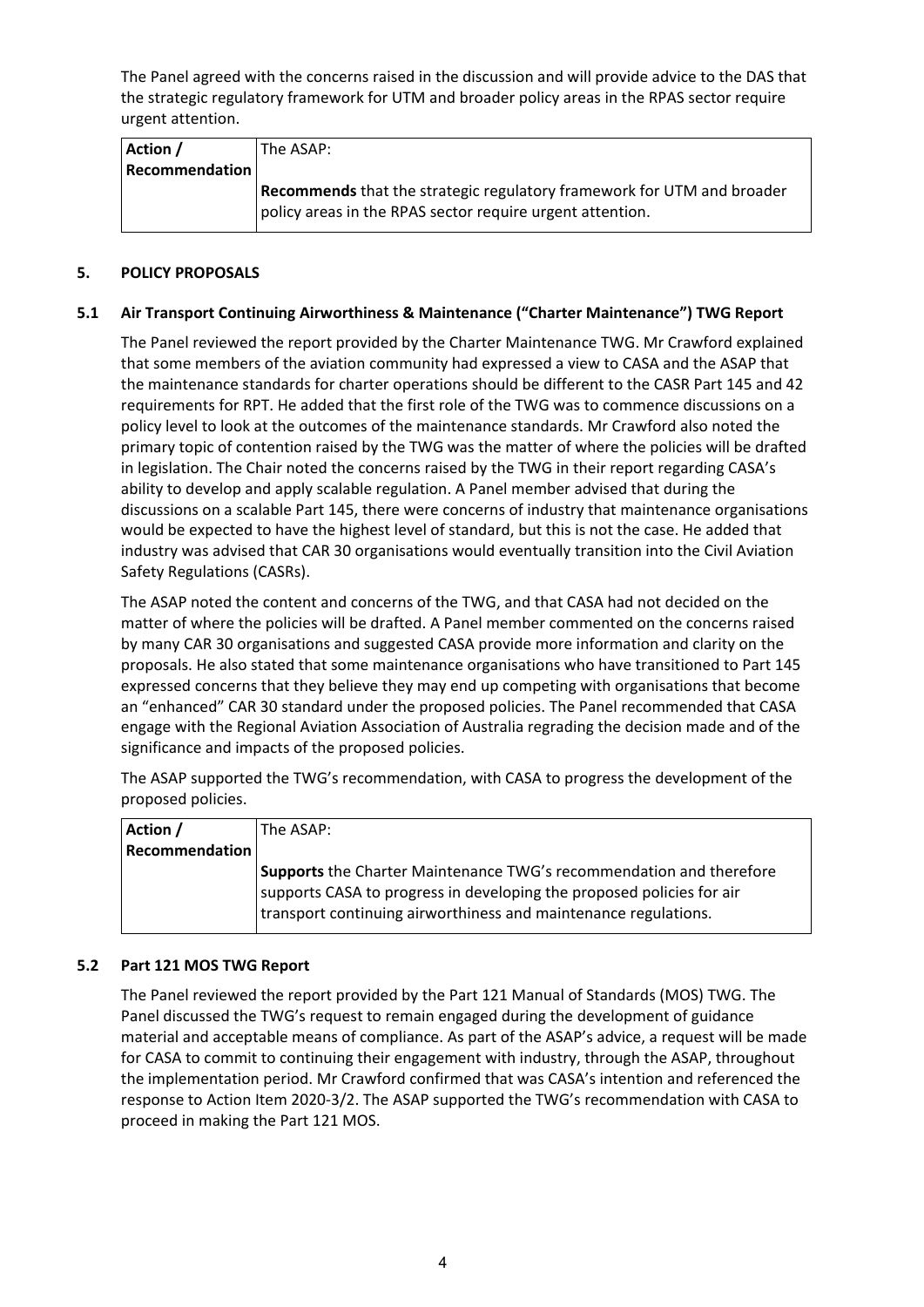| Action /       | The ASAP:                                                                                                                                                                                                                                                              |  |
|----------------|------------------------------------------------------------------------------------------------------------------------------------------------------------------------------------------------------------------------------------------------------------------------|--|
| Recommendation |                                                                                                                                                                                                                                                                        |  |
|                | (1) Supports the Part 121 MOS TWG's recommendation and therefore<br>supports CASA to progress in making the Part 121 MOS.                                                                                                                                              |  |
|                | Requests CASA to commit to continuing engagement with industry,<br>(2)<br>through the ASAP, throughout the implementation period on matters<br>such as future MOS refinement, and the development of critical<br>guidance material and acceptable means of compliance. |  |

# **6. PROJECT INITIATION**

# **6.1 Flight Operations Regulations Transition (ASAP Standing Agenda Item)**

Mr Crosthwaite (Branch Manager, Flight Standards, CASA) briefed the Panel on the progress of the flight operations regulations. He noted that the restrictions resulting from COVID-19 provided the opportunity to reshape how CASA facilitated TWG meetings which were all conducted by videoconference since April 2020. He added that the method of shorter, frequent, and topicfocussed meetings has contributed to the significant amount of work the TWG have been able to complete in a short period of time.

Mr Crosthwaite advised that the flight operations regulations MOS are scheduled to be completed by mid-December and discussed that some may appear quite different to when they were publicly consulted in 2018. He explained this was due to the required format changes to make them more consistent with one another. The Chair advised that it is important to note any substantive changes to what has been agreed and added that the success of the ASAP and TWG process is anchored on trust.

A Panel member noted that most of industry would not be familiar with the process of developing and making regulation and suggested a story could be written in *Flight Safety Australia* which outlined the steps and processes involved as it would be a good eye-opener for those that do not understand the process. Mr Walker agreed and will provide the suggestion to the *Flight Safety Australia* team.

The Chair commented that feedback from various parts of industry is that the timeframe for the commencement of the flight operations regulations on 2 December 2021 is too ambitious. These comments have come at the back of industry managing with the impacts and disruption of COVID-19. Mr Crawford advised that the current commencement date is still planned but acknowledged that CASA's intention is for a successful transition and therefore, the commencement date is subject to discussion with industry. However, he also noted that there are some delayed provisions which are aimed to reduce the implementation burden on industry and may assist with implementing the new regulations.

# **6.2 Regulatory Services and Surveillance Transformation (RSST) (ASAP Standing Agenda Item)**

Mr Crawford informed the Panel that CASA is commencing the transition to its new operating model on 10 December 2020 with the intention to transition to the functional model over the next six months.

## **6.3 Part 135 seat-break review – discussion**

The Chair reviewed the background and context to the Part 135 seat-break independent risk analysis report. He added CASA had determined that the regulation will remain as currently written and noted CASA stated that there will be a pathway developed for means of compliance for the carriage of more passengers. Mr Crawford advised that CASA conducted further analysis to decide on the path forward and that technology mitigators have been considered such as autopilot, TAWS-B, weather radar as well as other mitigators such as critical decision making and human factors training, fatigue management, demonstrable understanding of the type of operation (location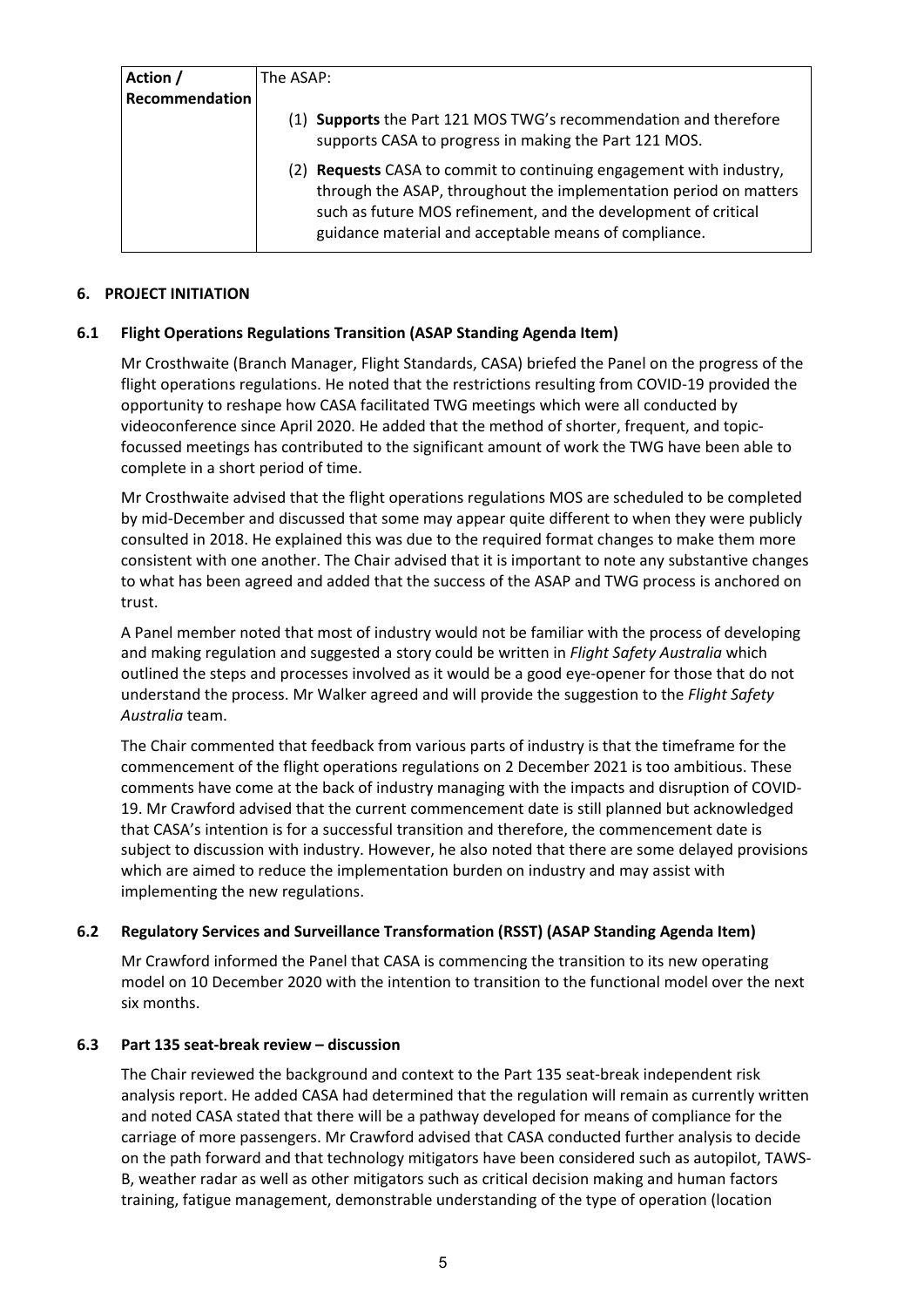pairs), and an effective SMS. Mr Crawford advised that CASA will present the proposed pathway to the CASA Board on 3December and confirmed the proposal is for the Part 135 regulation to remain as is currently written i.e. a maximum of 9 passengers, however operators will have an opportunity to use a pathway to carry greater than 9 passengers in single-pilot IFR operations. The ASAP will be informed of the outcome from the Board.

# **6.4 External validation panel for CASA's Regulator Performance Framework**

Mr Walker informed the Panel that it has been identified as an appropriate external and independent forum to provide an external validation for CASA's Regulator Performance Framework given the breadth of industry representation. He added that this was presented at the meeting on 27 February 2020 where the Panel requested an example of a self-assessment report before determining whether to accept the task. The Panel discussed whether it would be appropriate to take the role of validating the self-assessment given its role and standing in industry and whether accepting the task could be perceived as diminishing the independence of the ASAP from CASA. A Panel member commented that the Panel could be considered the 'approved stakeholder' as determined by CASA, however this would require greater involvement by members such as being a part of the assessment and evaluation process of the Key Performance Indicators (KPIs). The Panel noted that the ASAP itself is listed as one of the performance measures within the KPIs and therefore it may be inappropriate to validate CASA's self-assessment on their performance with the ASAP.

The ASAP declined the request to validate CASA's self-assessment of the Regulator Performance Framework to maintain the Panel's strong independence from CASA. However, the Panel noted the possibility of being involved in the self-assessment process in the future so long as the appropriate structure and processes are in place.

# **7. OTHER BUSINESS**

# **7.1 Flight Crew Licensing TWG update (ASAP Standing Agenda Item)**

Mr Crosthwaite briefed the Panel on the progress of the Flight Crew Licensing TWG. He stated that he was disappointed that work has not progressed on the issues identified by the TWG as quickly as originally intended and noted that most resources have been focused on the flight operations regulations. Mr Crosthwaite emphasised that CASA is committed to dealing with the issues. On the topic of the FER and Form 61-FER, he commented that an issue with generic standards for authorisations is the tendency to revert to prescriptive levels of experience to qualify for such an endorsement. It is important to take a proportionate approach to making decisions when dealing with outcome-based regulation, however without detail, it can be challenging to make those decisions. Mr Crosthwaite acknowledged the need to discuss the proposed recommendations from the FER review and the associated appropriate level of criteria for the FER authorisations with the TWG. Mr Walker also briefed the ASAP on matters relating to the FER in the opening remarks (Agenda Item 1).

The Chair advised of communication from members of the Flight Crew Licensing TWG who were concerned that CASA was not going to resolve their identified 'pain-points'. The Panel advised CASA to provide an update to the TWG as soon as practicable to allay some of the concerns.

## **7.2 Technical Working Group (TWG) status update**

The Secretariat updated the Panel on TWG activity since the previous meeting and noted the significant activity that has occurred via videoconference. Mr Crawford reiterated that some TWGs could be established with the task to review and assist with the development of guidance material for the flight operations regulations (see Action Items 2020-3/2 and 5.2). The Panel discussed the need to amend or refine the tasking instructions for some of the flight operations regulations TWGs, so they are relevant and applicable to work on guidance material. This includes a refinement of the tasking instructions for the Part 138 TWG for their ongoing work on the Part 138 MOS and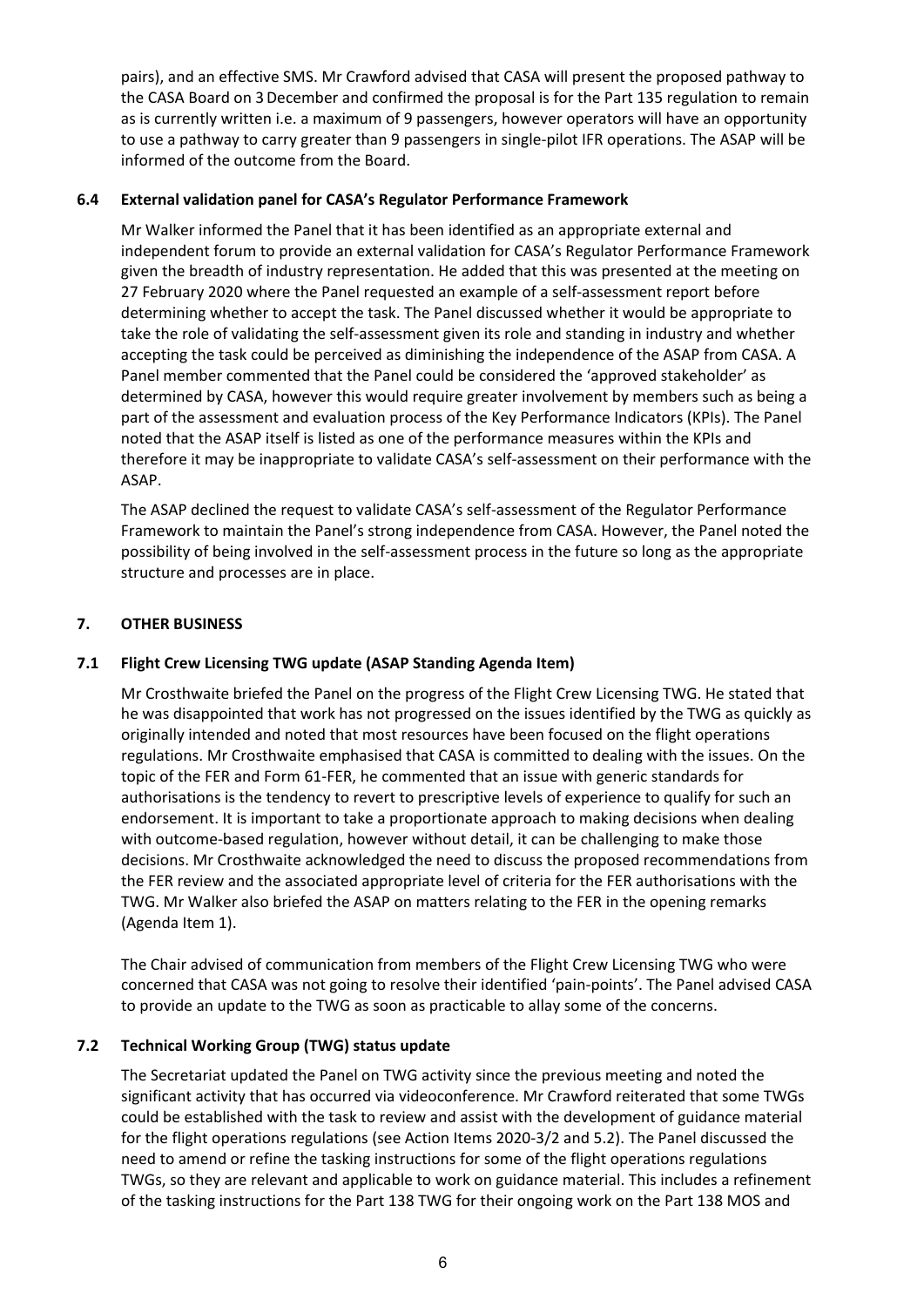other policy areas identified in their recent report to the ASAP.

A Panel member enquired about the Part 147 sub-group nominations. The Secretariat advised that the nominations will be provided to the ASAP for their appointment on the sub-group. He added that a discussion will be held with the Part 66 TWG to notify them of the intended work of the subgroup and will provide any nominations from the TWG to the Chair.

| Action /       | The ASAP: \                                                                                                                                                                                                                                                                                             |
|----------------|---------------------------------------------------------------------------------------------------------------------------------------------------------------------------------------------------------------------------------------------------------------------------------------------------------|
| Recommendation |                                                                                                                                                                                                                                                                                                         |
|                | Requests the Chair to work with the Secretariat to refine/amend the tasking<br>instructions of the flight operations regulations TWGs so they are applicable<br>and relevant for work on guidance material. This includes the Part 138 TWG<br>for their ongoing work on the MOS and other policy areas. |

Patrick Murray Chair December 2020